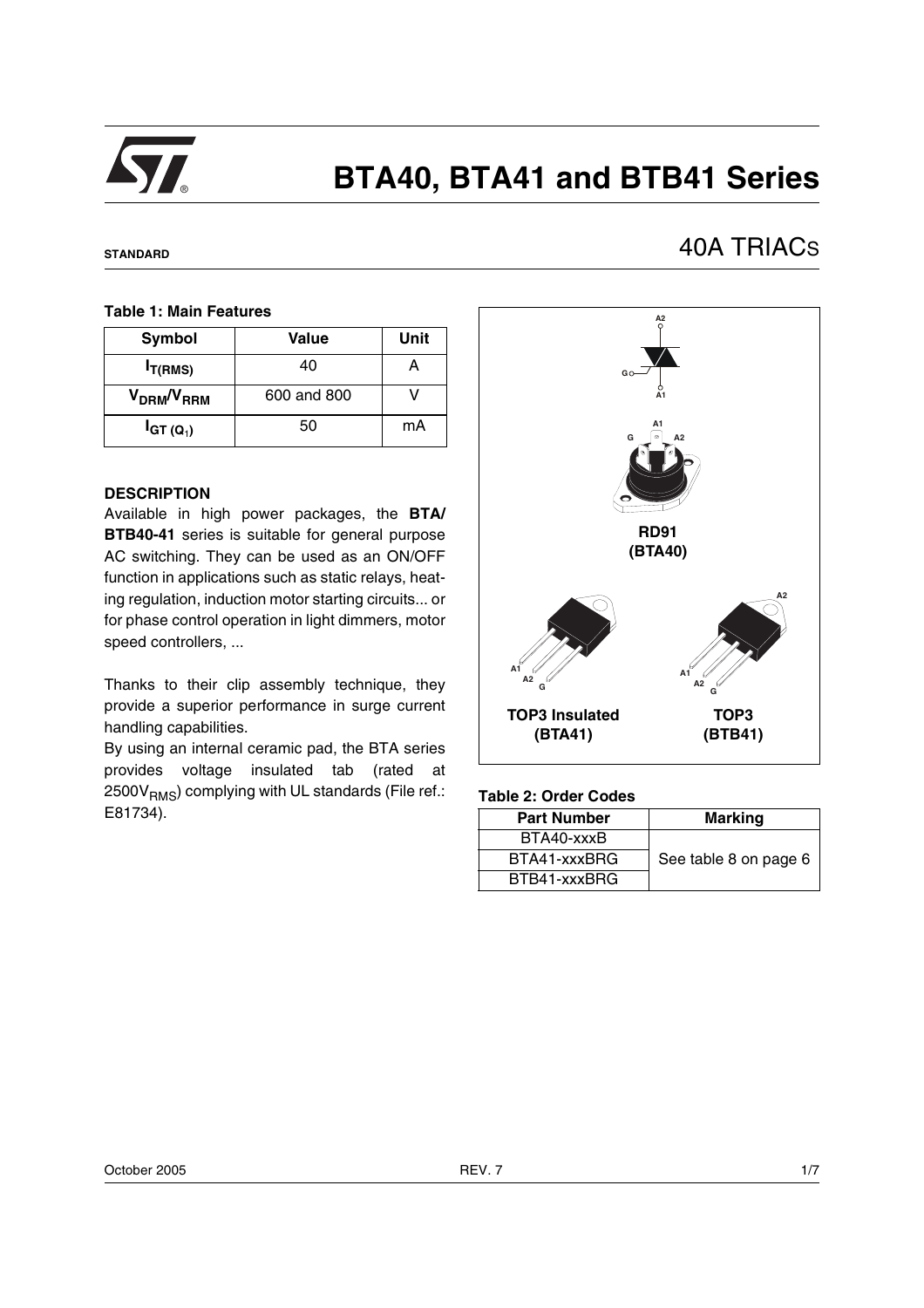# **BTA40, BTA41 and BTB41 Series**

| <b>Table 3: Absolute Maximum Ratings</b> |  |  |  |  |
|------------------------------------------|--|--|--|--|
|------------------------------------------|--|--|--|--|

| Symbol                                                 | <b>Parameter</b>                                                                          |                                     | Value                | Unit                        |           |
|--------------------------------------------------------|-------------------------------------------------------------------------------------------|-------------------------------------|----------------------|-----------------------------|-----------|
|                                                        | RMS on-state current                                                                      | $T_c = 95^{\circ}$ C<br>RD91 / TOP3 |                      | 40                          |           |
| I <sub>T(RMS)</sub>                                    | (full sine wave)                                                                          | TOP Ins.                            | $T_c = 80^{\circ}$ C |                             | A         |
| $I_{\text{TSM}}$                                       | Non repetitive surge peak on-state                                                        | $F = 50$ Hz                         | $t = 20$ ms          | 400                         | A         |
|                                                        | current (full cycle, $T_i$ initial = 25°C)                                                | $F = 60$ Hz                         | $t = 16.7$ ms        | 420                         |           |
| $l^2t$                                                 | $t_p = 10$ ms<br>I <sup>2</sup> t Value for fusing                                        |                                     | 880                  | $A^2S$                      |           |
| dl/dt                                                  | Critical rate of rise of on-state cur-<br>rent $I_G = 2 \times I_{GT}$ , $t_r \le 100$ ns | $F = 120$ Hz                        | $T_i = 125^{\circ}C$ | 50                          | $A/\mu s$ |
| V <sub>DSM</sub> /V <sub>RSM</sub>                     | Non repetitive surge peak off-state<br>voltage                                            | $t_{p}$ = 10 ms                     | $T_i = 25^{\circ}C$  | $V_{DSM}/V_{RSM}$<br>$+100$ | v         |
| <sup>I</sup> GM                                        | $t_{p} = 20 \text{ }\mu\text{s}$<br>Peak gate current                                     |                                     | $T_i = 125^{\circ}C$ | 8                           | A         |
| $P_{G(AV)}$                                            | $T_i = 125$ °C<br>Average gate power dissipation                                          |                                     |                      |                             | W         |
| $\mathsf{T}_{\text{stg}}$<br>$\mathsf{T}_{\mathsf{j}}$ | Storage junction temperature range<br>Operating junction temperature range                | $-40$ to $+150$<br>$-40$ to $+125$  | $^{\circ}C$          |                             |           |

**Tables 4: Electrical Characteristics** (T<sub>j</sub> = 25°C, unless otherwise specified)

| Symbol          | <b>Test Conditions</b>                                                 | Quadrant             |      | <b>Value</b> | <b>Unit</b> |
|-----------------|------------------------------------------------------------------------|----------------------|------|--------------|-------------|
| $I_{GT}(1)$     | $V_D = 12 V$<br>$R_1 = 33 \Omega$                                      | $1 - 11 - 111$<br>IV | MAX. | 50<br>100    | mA          |
| V <sub>GT</sub> |                                                                        | <b>ALL</b>           | MAX. | 1.3          | v           |
| $V_{GD}$        | $V_D = V_{DRM}$ R <sub>L</sub> = 3.3 k $\Omega$ T <sub>i</sub> = 125°C | <b>ALL</b>           | MIN. | 0.2          | V           |
| $I_{H}$ (2)     | $I_T = 500$ mA                                                         |                      | MAX. | 80           | mA          |
| I <sub>L</sub>  | $I_G = 1.2 I_{GT}$                                                     | $I - III - IV$       | MAX. | 70           | mA          |
|                 |                                                                        | $\mathbf{H}$         |      | 160          |             |
| dV/dt(2)        | $V_D = 67 %V_{DRM}$ gate open                                          | $T_i = 125$ °C       | MIN. | 500          | $V/\mu s$   |
|                 | $(dV/dt)c(2)$ $(dI/dt)c = 20$ A/ms                                     | $T_i = 125$ °C       | MIN. | 10           | $V/\mu s$   |

# **Table 5: Static Characteristics**

| Symbol           | <b>Test Conditions</b>                               |                      |      | Value | Unit      |
|------------------|------------------------------------------------------|----------------------|------|-------|-----------|
| $V_T(2)$         | $I_{TM} = 60 A$<br>$t_{p} = 380 \text{ }\mu\text{s}$ | $T_i = 25^{\circ}C$  | MAX. | 1.55  | v         |
| $V_{t0}$ (2)     | Threshold voltage                                    | $T_i = 125^{\circ}C$ | MAX. | 0.85  | v         |
| $R_{d}$ (2)      | Dynamic resistance                                   | $T_i = 125^{\circ}C$ | MAX. | 10    | $m\Omega$ |
| <b>PDRM</b>      |                                                      | $T_i = 25^{\circ}C$  | MAX. | 5     | μA        |
| <sup>I</sup> RRM | $V_{DRM} = V_{RRM}$                                  |                      |      | 5     | mA        |

 $\sqrt{2}$ 

**Note 1:** minimum IGT is guaranted at 5% of IGT max. **Note 2:** for both polarities of A2 referenced to A1.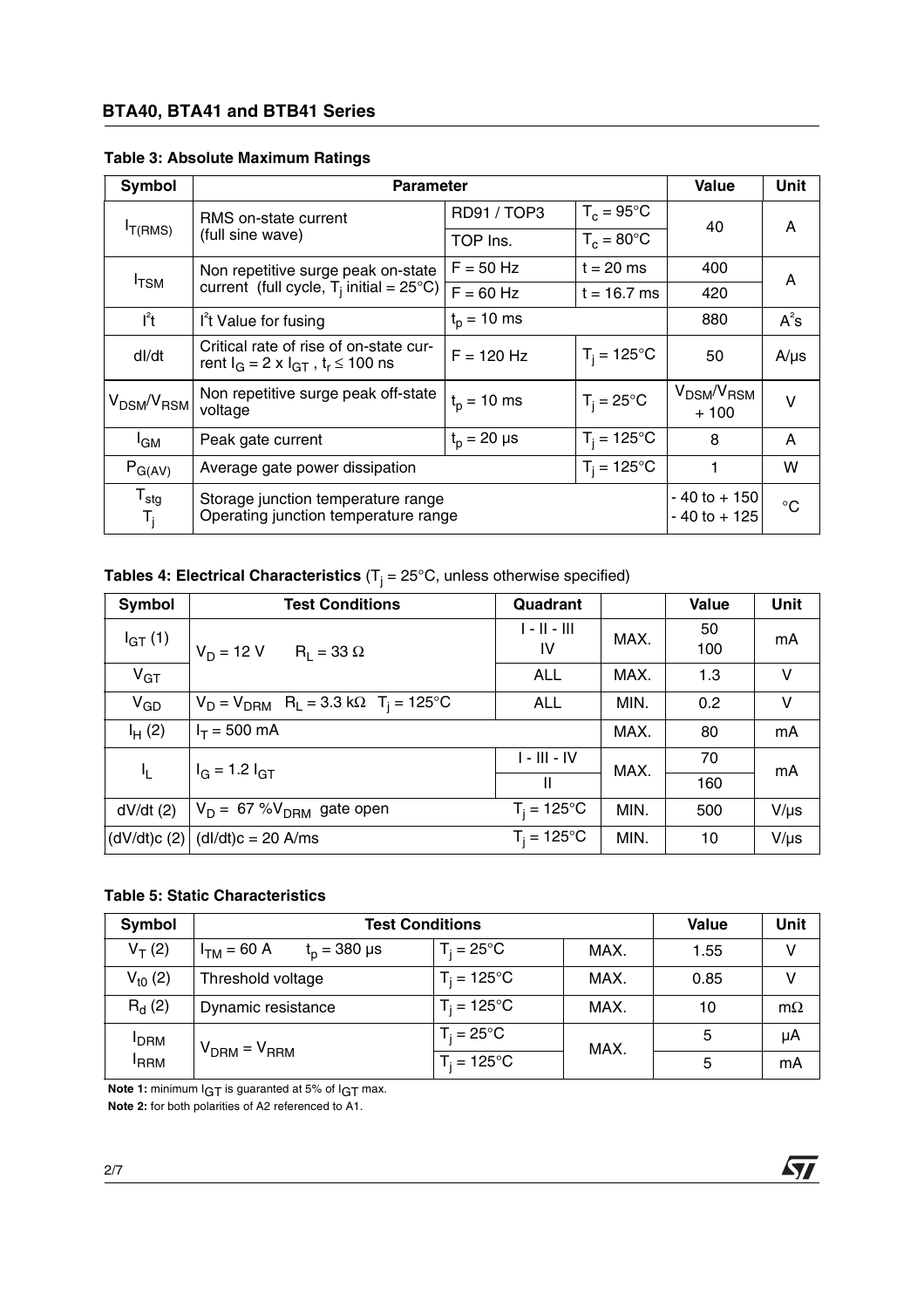| Symbol        | Value<br><b>Parameter</b> |                         |     | Unit               |
|---------------|---------------------------|-------------------------|-----|--------------------|
| $R_{th(i-c)}$ | Junction to case (AC)     | RD91 (Insulated) / TOP3 | 0.9 | $\rm ^{\circ}$ C/W |
|               |                           | <b>TOP3</b> Insulated   | 0.6 |                    |
| $R_{th(i-a)}$ | Junction to ambient       | TOP3 / TOP3 Insulated   | 50  | $\rm ^{\circ}$ C/W |

#### **Table 6: Thermal resistance**

S = Copper surface under tab.

## **Figure 1: Maximum power dissipation versus RMS on-state current (full cycle)**



## **Figure 3: Relative variation of thermal impedance versus pulse duration**



#### **Figure 2: RMS on-state current versus case temperature (full cycle)**



**Figure 4: On-state characteristics (maximum values)**



 $\sqrt{2}$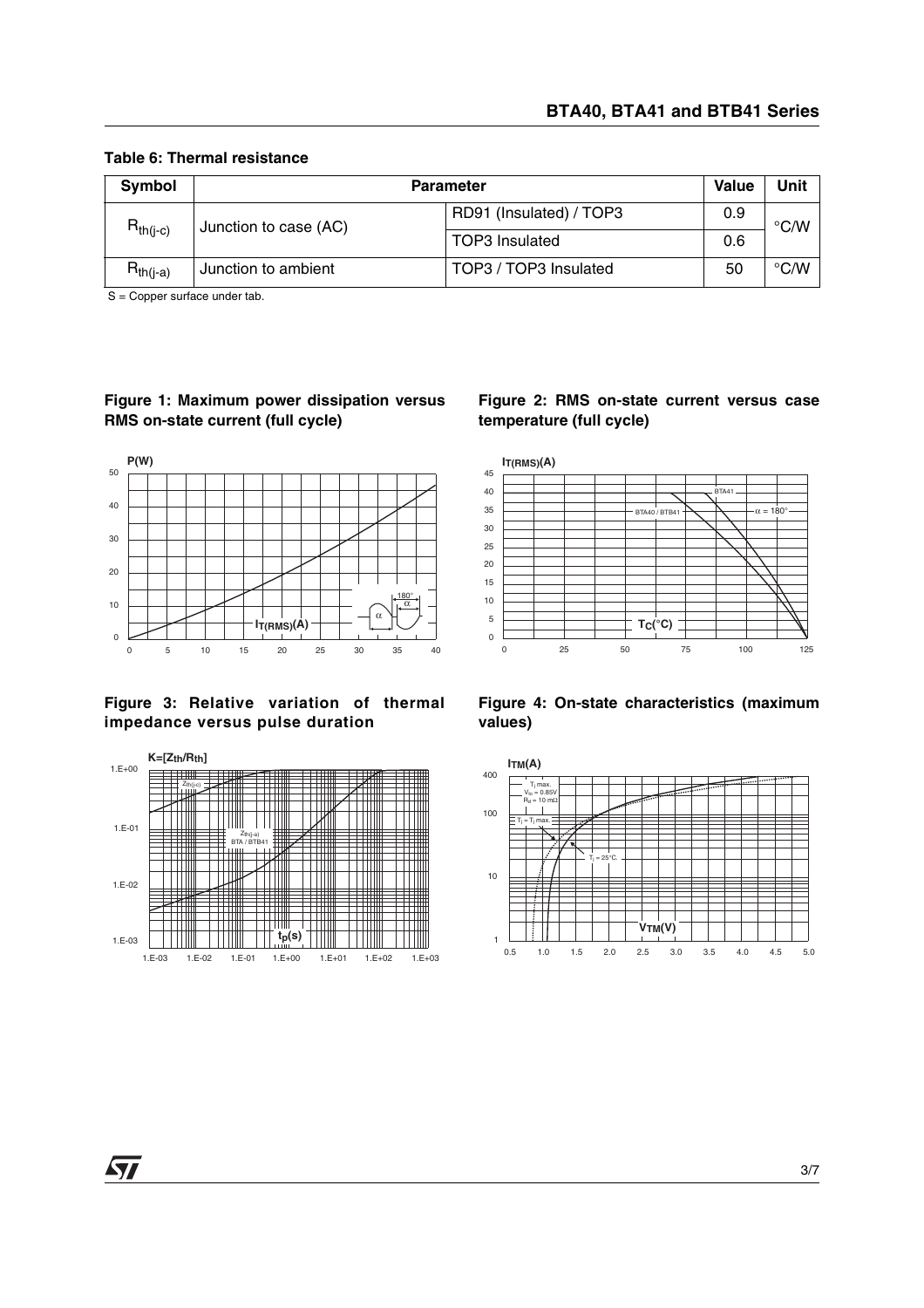**Figure 5: Surge peak on-state current versus number of cycles**











**Figure 6: Non-repetitive surge peak on-state** current for a sinusoidal pulse with width  $t_n < 10$  ms **and corresponding value of I2t**



**Figure 8: Relative variation of critical rate of decrease of main current versus (dV/dt)c (typical values)**



**AVI**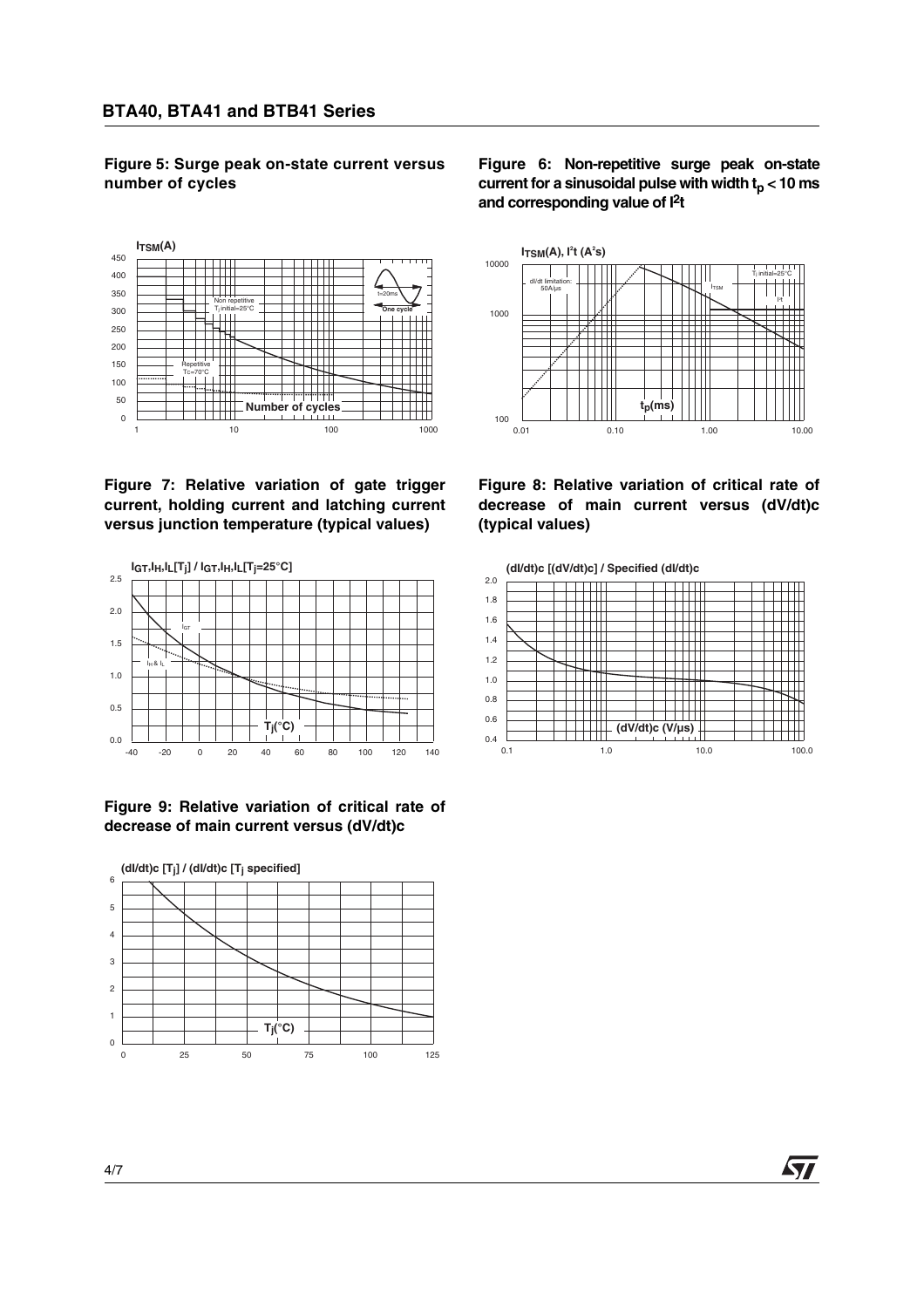



#### **Table 7: Product Selector**

| <b>Part Numbers</b> | Voltage (xxx) |       | <b>Sensitivity</b> | Type     | Package     |  |
|---------------------|---------------|-------|--------------------|----------|-------------|--|
|                     | 600 V         | 800 V |                    |          |             |  |
| BTA40-xxxB          |               |       | 50 mA              | Standard | <b>RD91</b> |  |
| BTA41-xxxBRG        |               |       | 50 mA              | Standard | TOP3 Ins.   |  |
| BTB41-xxxBRG        |               | v     | 50 mA              | Standard | TOP3        |  |

**BTB:** non insulated TOP3 package



# **Figure 11: TOP3 (Insulated and non insulated) Package Mechanical Data**

**A**

**D**

|                       | <b>DIMENSIONS</b> |                    |       |       |               |       |
|-----------------------|-------------------|--------------------|-------|-------|---------------|-------|
| REF.                  |                   | <b>Millimeters</b> |       |       | <b>Inches</b> |       |
|                       | Min.              | Typ.               | Max.  | Min.  | Typ.          | Max.  |
| A                     | 4.4               |                    | 4.6   | 0.173 |               | 0.181 |
| В                     | 1.45              |                    | 1.55  | 0.057 |               | 0.061 |
| $\overline{\text{C}}$ | 14.35             |                    | 15.60 | 0.565 |               | 0.614 |
| D                     | 0.5               |                    | 0.7   | 0.020 |               | 0.028 |
| E                     | 2.7               |                    | 2.9   | 0.106 |               | 0.114 |
| F                     | 15.8              |                    | 16.5  | 0.622 |               | 0.650 |
| G                     | 20.4              |                    | 21.1  | 0.815 |               | 0.831 |
| H                     | 15.1              |                    | 15.5  | 0.594 |               | 0.610 |
| J                     | 5.4               |                    | 5.65  | 0.213 |               | 0.222 |
| K                     | 3.4               |                    | 3.65  | 0.134 |               | 0.144 |
| ØL                    | 4.08              |                    | 4.17  | 0.161 |               | 0.164 |
| P                     | 1.20              |                    | 1.40  | 0.047 |               | 0.055 |
| R                     |                   | 4.60               |       |       | 0.181         |       |

 $\sqrt{27}$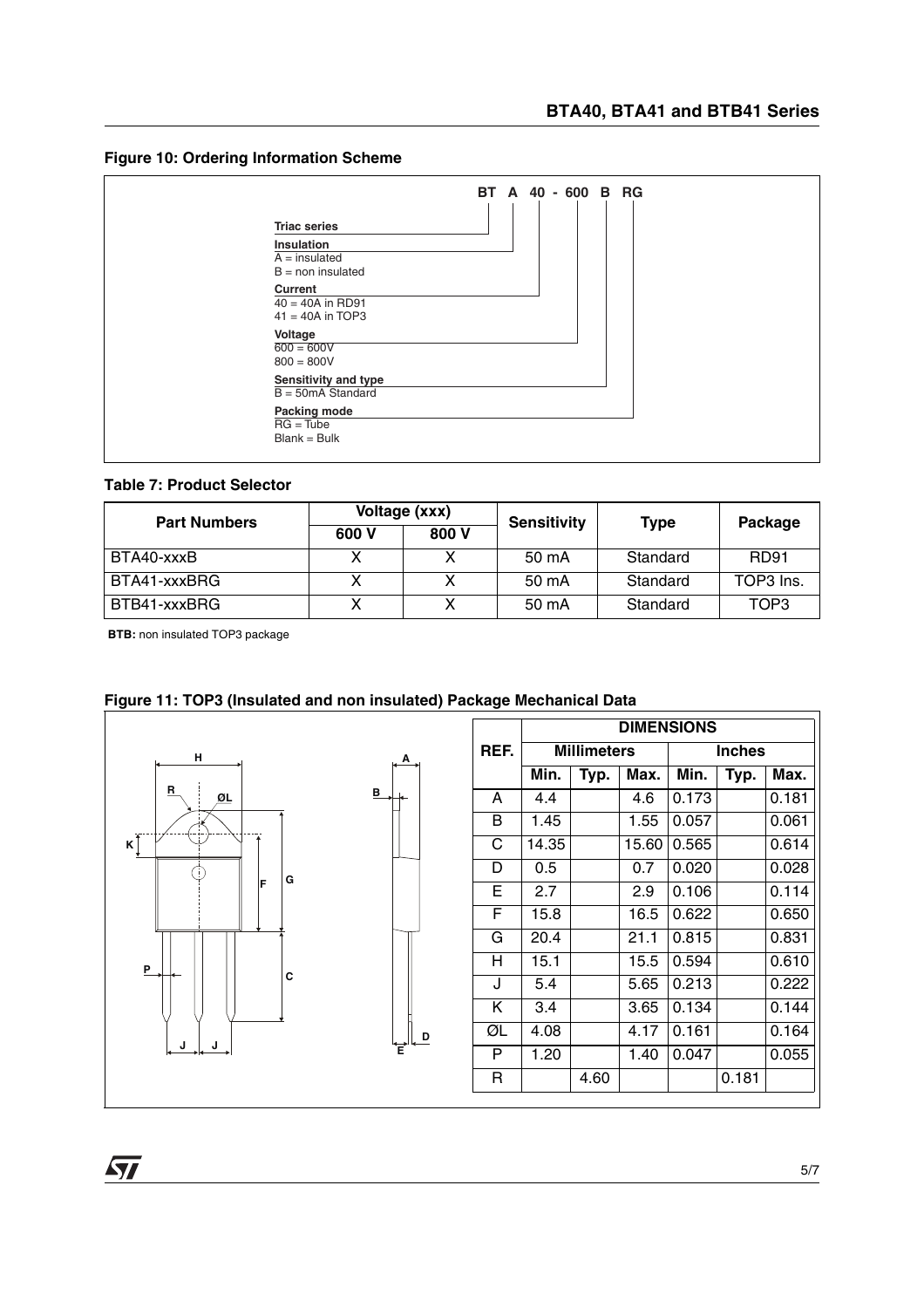

## **Figure 12: RD91 Package Mechanical Data**

In order to meet environmental requirements, ST offers these devices in ECOPACK® packages. These packages have a Lead-free second level interconnect . The category of second level interconnect is marked on the package and on the inner box label, in compliance with JEDEC Standard JESD97. The maximum ratings related to soldering conditions are also marked on the inner box label. ECOPACK is an ST trademark. ECOPACK specifications are available at: www.st.com.

#### **Table 8: Ordering Information**

| <b>Ordering type</b> | <b>Marking</b> | Package     | Weight           | <b>Base gty</b> | Delivery mode |
|----------------------|----------------|-------------|------------------|-----------------|---------------|
| BTA40-xxxB           | BTA40xxxB      | <b>RD91</b> | 20 <sub>g</sub>  | 25              | <b>Bulk</b>   |
| BTA41-xxxBRG         | BTA41xxxB      | TOP3 Ins.   | 4.5 <sub>g</sub> | 30              | Tube          |
| BTB41-xxxBRG         | BTB41xxxB      | TOP3        | 4.5 <sub>g</sub> | 30              | Tube          |

**Note:** xxx = voltage

#### **Table 9: Revision History**

| Date        | <b>Revision</b> | <b>Description of Changes</b>                                          |
|-------------|-----------------|------------------------------------------------------------------------|
| Sep-2003    | 5               | Last update.                                                           |
| 25-Mar-2005 | 6               | TOP3 delivery mode changed from bulk to tube.                          |
| 14-Oct-2005 |                 | $T_c$ values for $I_T$ changed in Table 3. ECOPACK statement<br>added. |

**AVI**